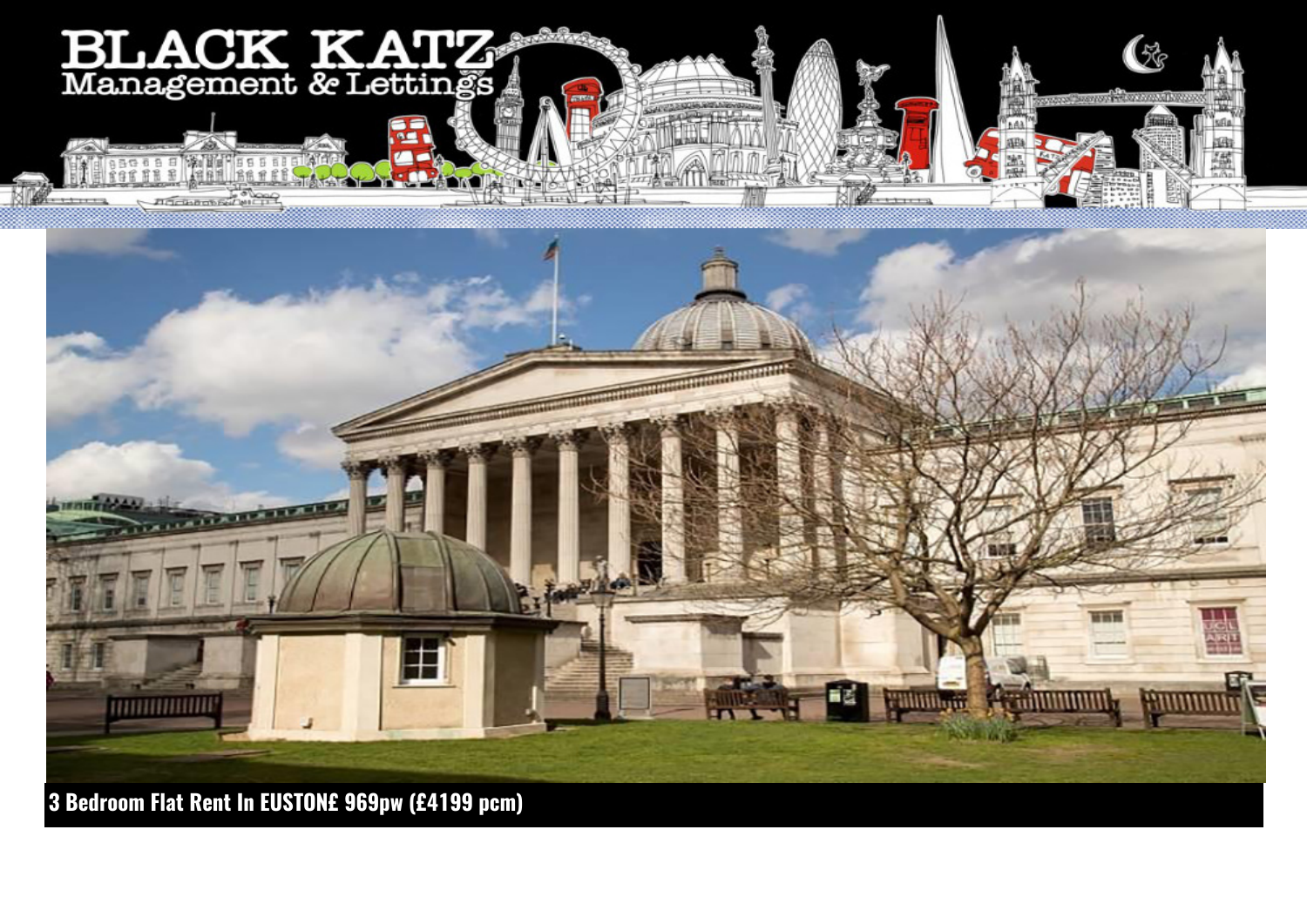## **3 Bedroom Flat Rent In EUSTON£ 969pw (£4199 pcm)**

**<p>Fantastic modern three double bedroom flat set within a period house conversion located minutes walk to Euston and Warren Street. The property benefits from an abundance of natural light, en-suite to master bedroom, wood floors, luxury modern kitchen and a private roof terrace. This property is ideal for professionals or students.** This apartment is also suitable for four tenants who don&rsquo:t mind converting the lounge. Situated within easy access to Euston and Kings Cross/ St Pancras stations and **a short stroll to the beautiful expanse of Regents Park and the wonderful amenities central London has to offer.</p> E.P.C. RATING: D**

**Property Features**

 **. Combination of wooden floors and carpets . Washing Machine . Fitted Kitchen . Separate kitchen . Close to local amenities . Close to Tube . Fantastic Transport Links . Zone 1 . Separate WC . Tiled bathroom . Central Heating . Good decorative order . Spacious Living Room . Washer Dryer**

**Place of Interest Locally**

**Saint Giles Colleges (London Central) - 0.65 miles. North London Music Academy - 0.78 miles. Chartered Institute Of Housing - 0.78 miles. Nuffield Health Fitness & Wellbeing Gym - 0.8 miles. European School Of Economics - 0.92 miles. City Lit - 1.06 miles. Jane Packer Flowers - 1.07 miles. City of Westminster College, Paddington Green Campus - 1.67 miles. City of London School - 1.92 miles. Westminster School - 1.97 miles. Gospel Oak Primary School - 2.09 miles. The Grove Nursery & Preschool - 2.13 miles. South Hampstead High School - 2.19 miles. Queen Mother Sports Centre - 2.25 miles. Nuffield Health City Fitness & Wellbeing Gym - 2.25 miles.**